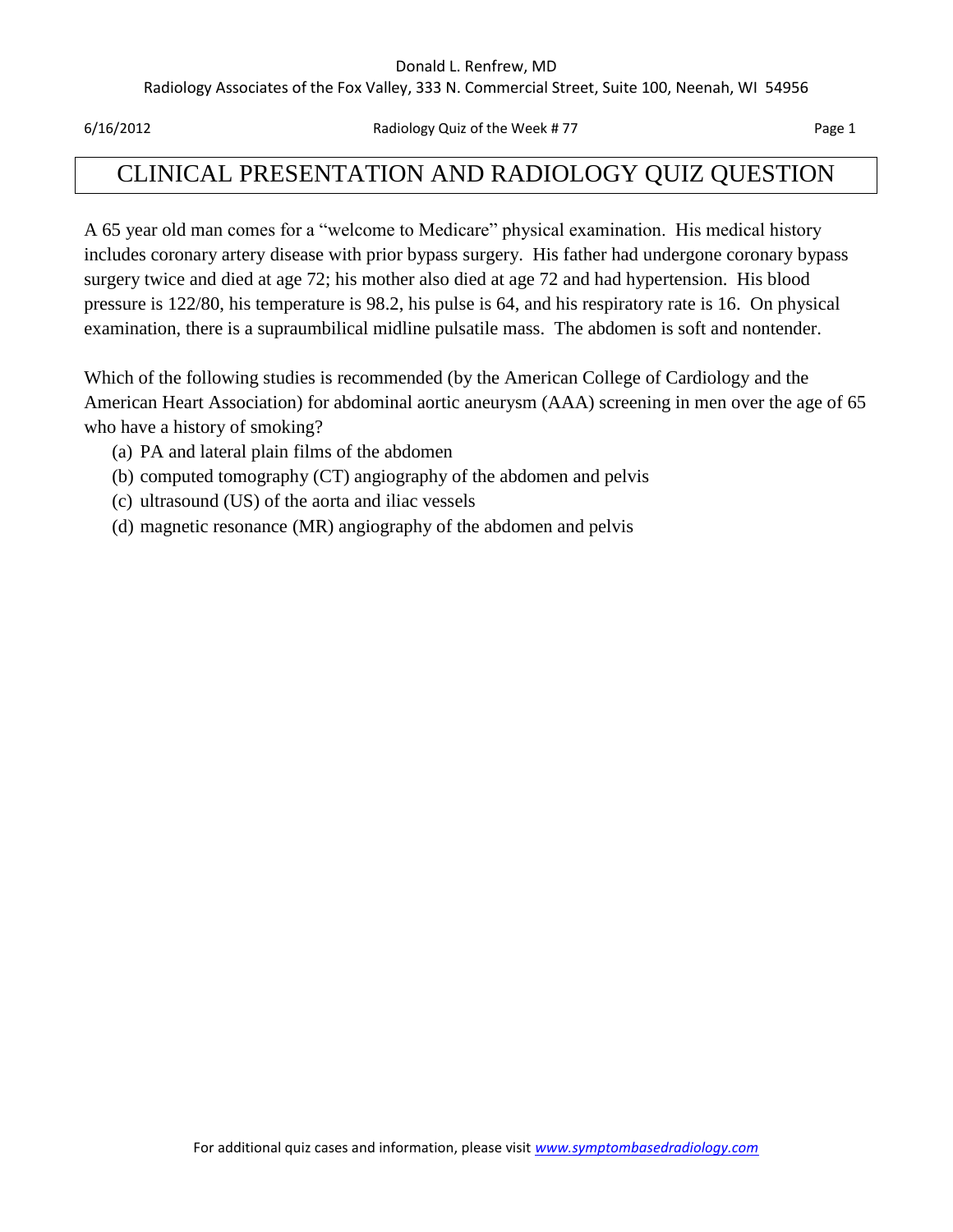## RADIOLOGY QUIZ QUESTION, ANSWER, AND EXPLANATION

A 65 year old man comes for a "welcome to Medicare" physical examination. His medical history includes coronary artery disease with prior bypass surgery. His father had undergone coronary bypass surgery twice and died at age 72; his mother also died at age 72 and had hypertension. His blood pressure is 122/80, his temperature is 98.2, his pulse is 64, and his respiratory rate is 16. On physical examination, there is a supraumbilical midline pulsatile mass. The abdomen is soft and nontender.

Which of the following studies is recommended (by the American College of Cardiology and the American Heart Association) for abdominal aortic aneurysm (AAA) screening in men over the age of 65 who have a history of smoking?

- (a) PA and lateral plain films of the abdomen
- (b) computed tomography (CT) angiography of the abdomen and pelvis
- (c) ultrasound (US) of the aorta and iliac vessels
- (d) magnetic resonance (MR) angiography of the abdomen and pelvis

Ultrasound (US) of the aorta and iliac vessels (c) is currently recommended by the American College of Cardiology and the American Heart Association for abdominal aortic aneurysm (AAA) screening in men over the age of 65 who have a history of smoking. It is also recommended for screening men over the age of 60 who have a parent or sibling with a AAA.

The ACC/AHA do *not* recommend PA and lateral plain films of the abdomen (a), CT angiography (b) or MR angiography (d) for screening of patients, and these options are false.

Note that the question has to do with *screening* patients, whereas the patient presented in this case has a clinical finding.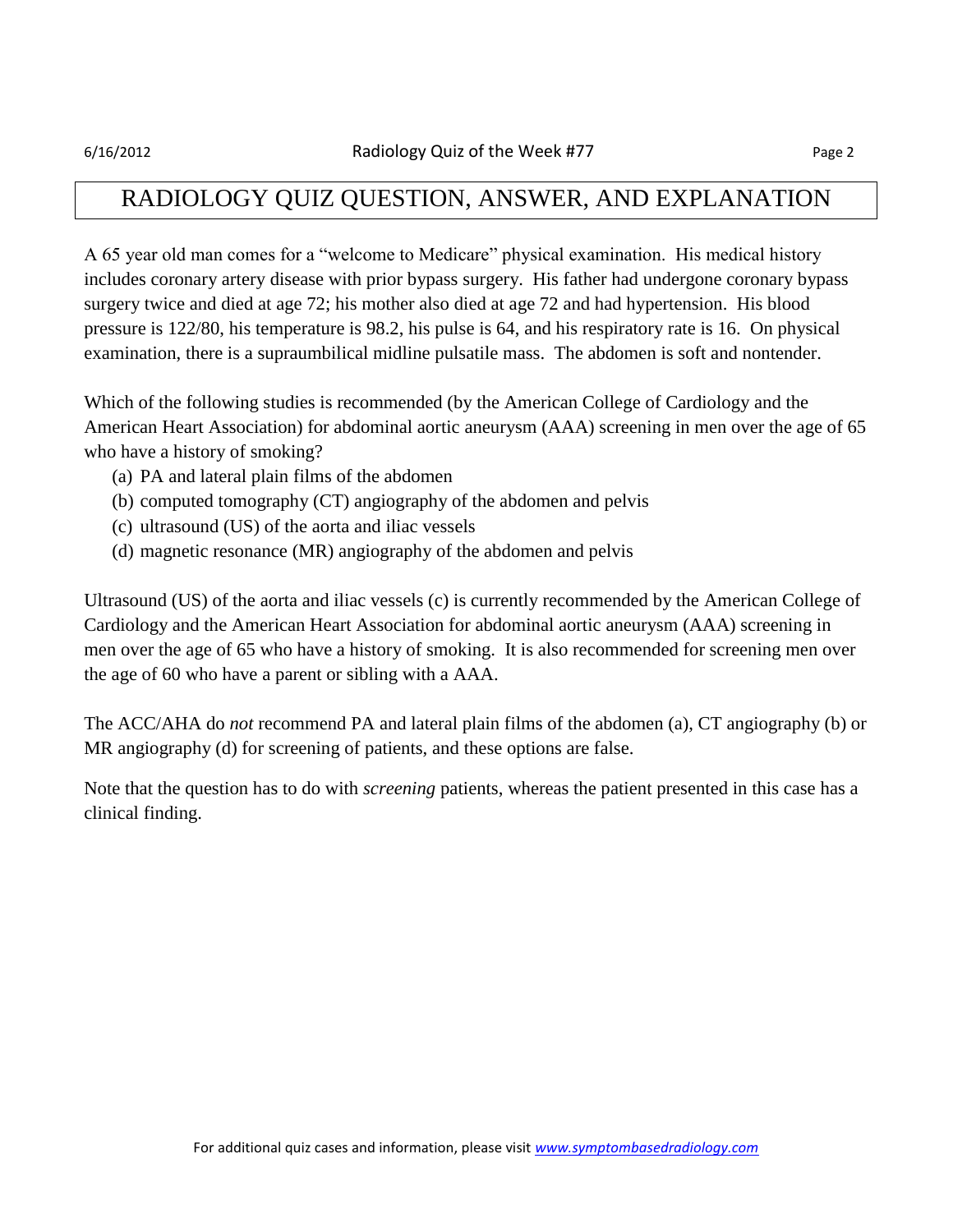## IMAGING STUDY AND QUESTIONS

The patient underwent imaging:



Imaging questions:

- 1) What type of study is shown?
- 2) Are there any abnormalities?
- 3) What is the most likely diagnosis?
- 4) What is the next step in management?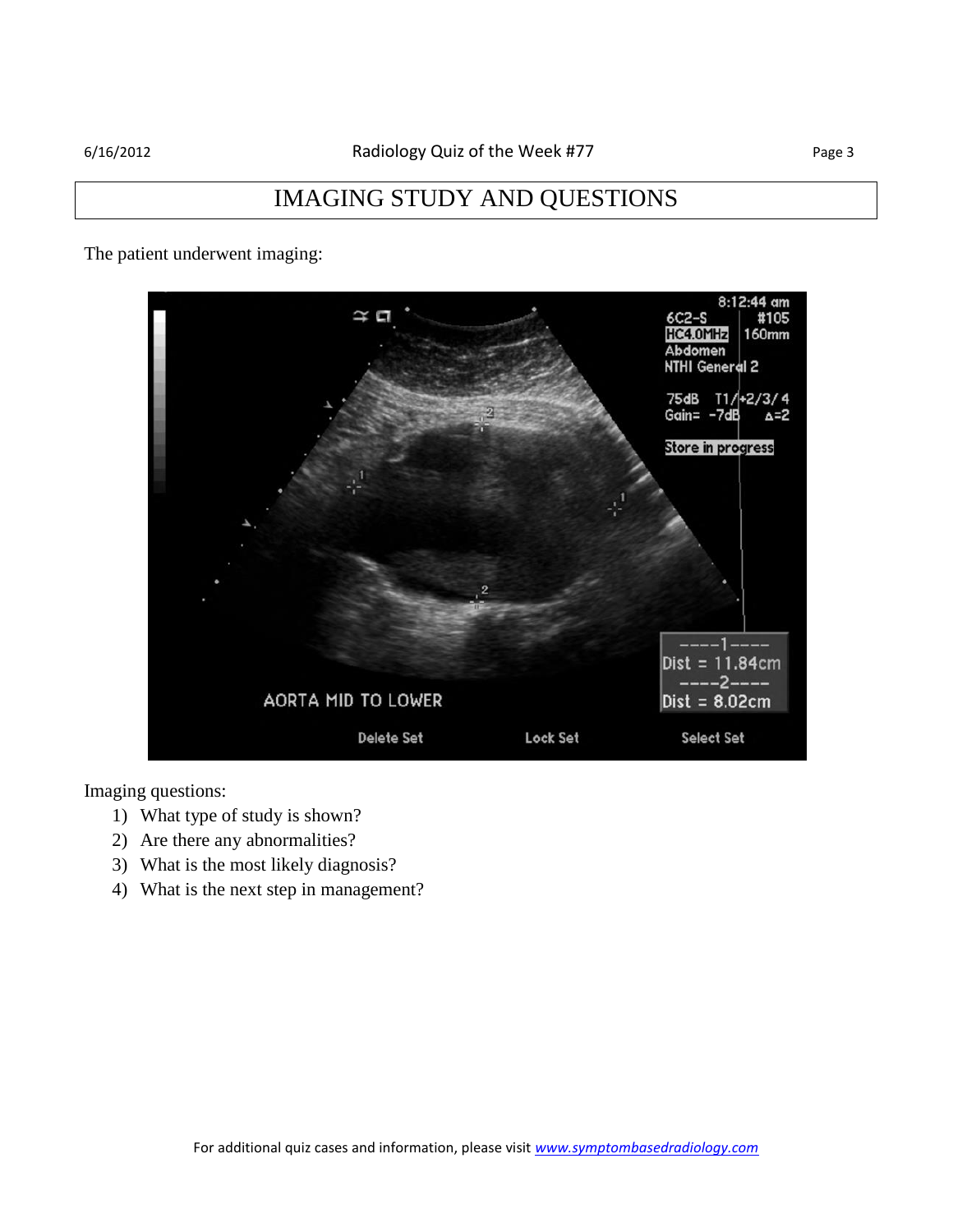# IMAGING STUDY QUESTIONS AND ANSWER



Imaging questions:

- 1) What type of study is shown? An abdominal aortic aneurysm.
- 2) Are there any abnormalities? Yes. There is a distended abdominal aorta, measuring over 8 cm in AP dimension.
- 3) What is the most likely diagnosis? Abdominal aortic aneurysm.
- 4) What is the next step in management? In general, abdominal aortic aneurysms greater than 5.5 cm should be referred for surgical consultation.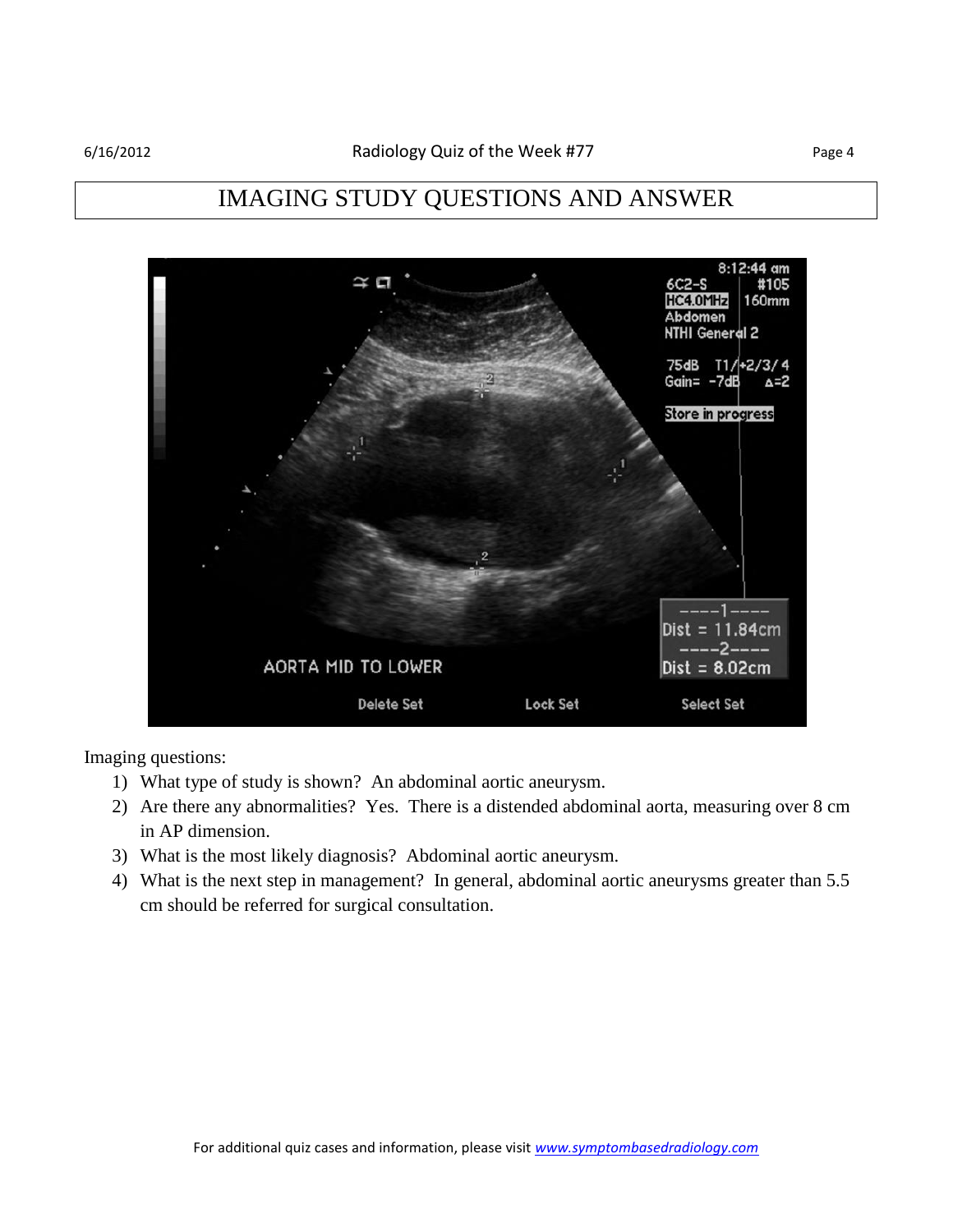## PATIENT DISPOSITION, DIAGNOSIS, AND FOLLOW-UP

The patient's abdominal ultrasound was performed on May 16. The primary care provider was notified of the result and the patient was immediately sent to a vascular surgeon and underwent an abdominal aortic aneurysm repair with aortobi-iliac graft placement on May  $17<sup>th</sup>$ . The procedure went well with no complications. A follow-up CT of the abdomen (illustrated below) documented the graft and showed no complication.



65 year old man status post aortobi-iliac graft placed for an abdominal aortic aneurysm. CT demonstrates the proximal (A), mid (B), and distal (C) aspect of the graft, with return of the aortic lumen to a normal caliber compared to the 8 cm measurement seen on the patient's pre-operative ultrasound study (page 3).